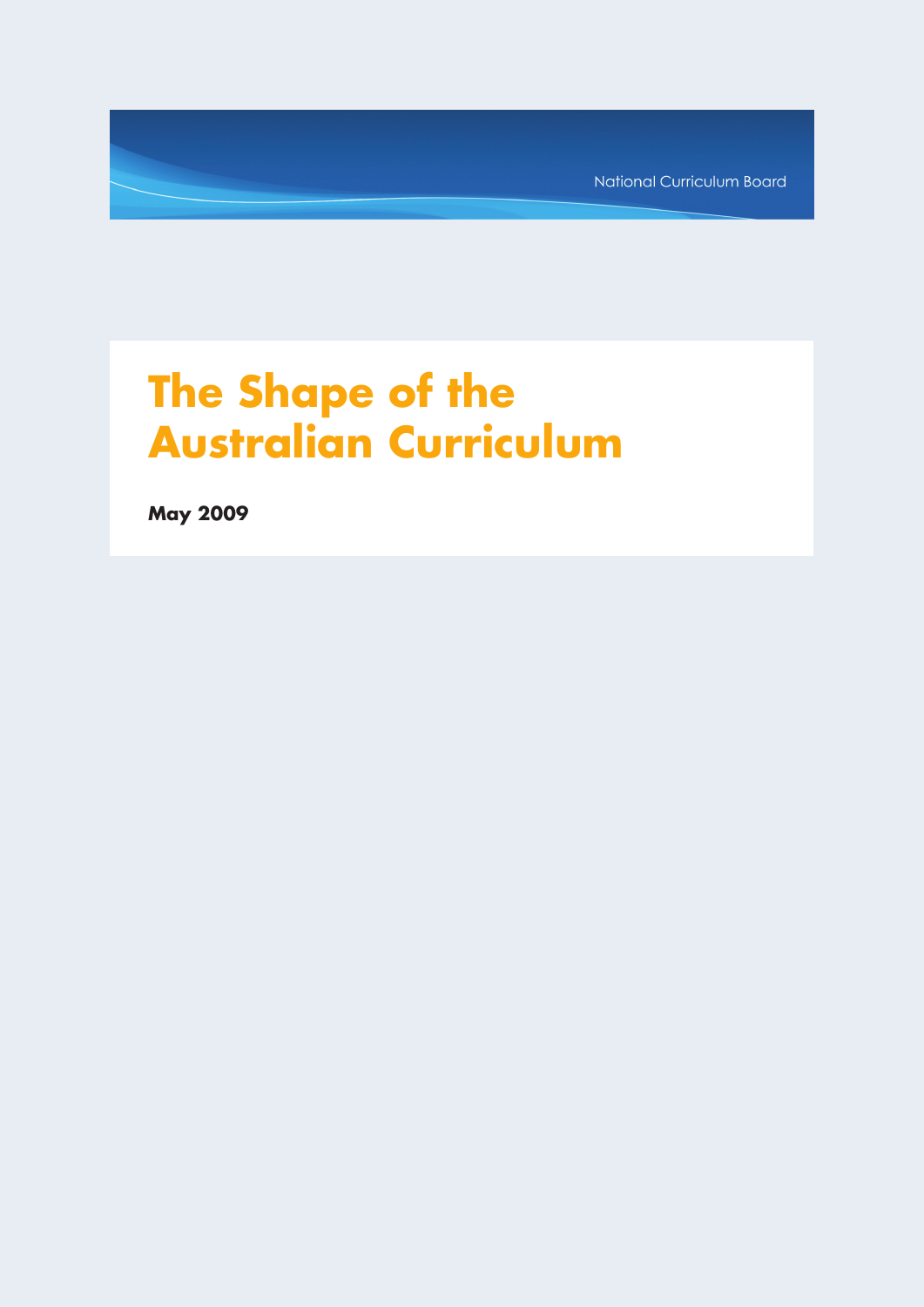## **COPYRIGHT**

© Commonwealth of Australia 2009

This work is copyright. You may download, display, print and reproduce this material in unaltered form only (retaining this notice) for your personal, non-commercial use or use within your organisation. All other rights are reserved. Requests and inquiries concerning reproduction and rights should be addressed to:

Commonwealth Copyright Administration Copyright Law Branch Attorney-General's Department Robert Garran Offices National Circuit Barton ACT 2600 Fax: 02 6250 5989

or submitted via the copyright request form on the website http://www.ag.gov.au/cca.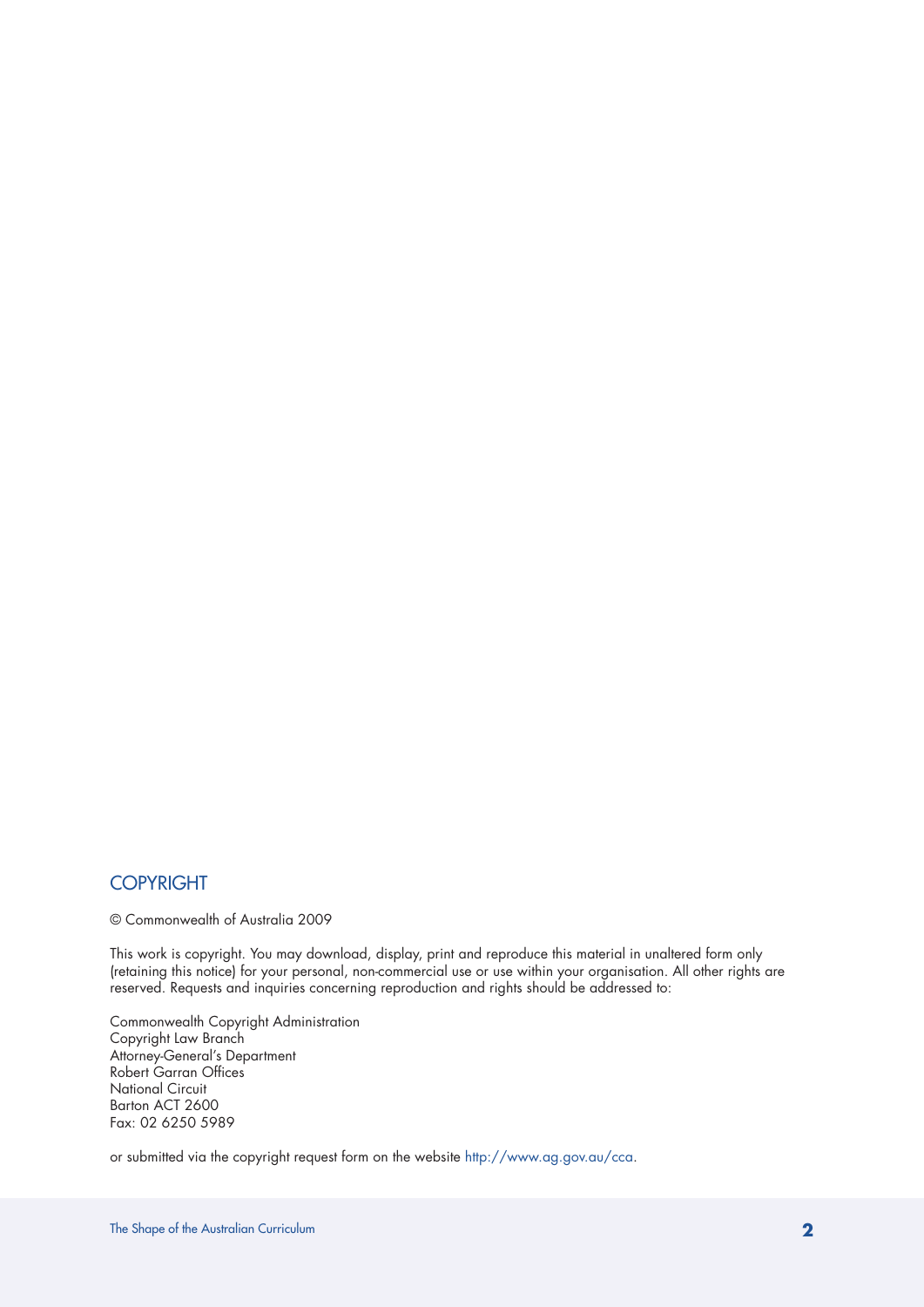# **CONTENTS**

| 1. | <b>Preamble: National Curriculum Board processes</b><br>Determining the form of the national curriculum<br>Developing the scope and content of each national curriculum                                                                                                                                                                  | 4<br>4<br>4                                                                    |
|----|------------------------------------------------------------------------------------------------------------------------------------------------------------------------------------------------------------------------------------------------------------------------------------------------------------------------------------------|--------------------------------------------------------------------------------|
| 2. | <b>Building Australia's future</b><br>Changed context<br>Goals of education for young Australians                                                                                                                                                                                                                                        | 5<br>5<br>6                                                                    |
| З. | The national curriculum<br>Principles and guidelines for development<br>Curriculum content: Knowledge, understanding and skills<br>Solid foundation in literacy and numeracy for further learning<br>Deep knowledge and skills<br>General capabilities<br>Cross-curriculum perspectives<br>Achievement standards<br>Reporting to parents | 8<br>$\begin{array}{c} 8 \\ 9 \end{array}$<br>10<br>10<br>11<br>13<br>13<br>14 |
| 4. | <b>Curriculum development</b>                                                                                                                                                                                                                                                                                                            | 15                                                                             |
| 5. | <b>Pedagogy</b>                                                                                                                                                                                                                                                                                                                          | 15                                                                             |
| 6. | Implementation                                                                                                                                                                                                                                                                                                                           | 15                                                                             |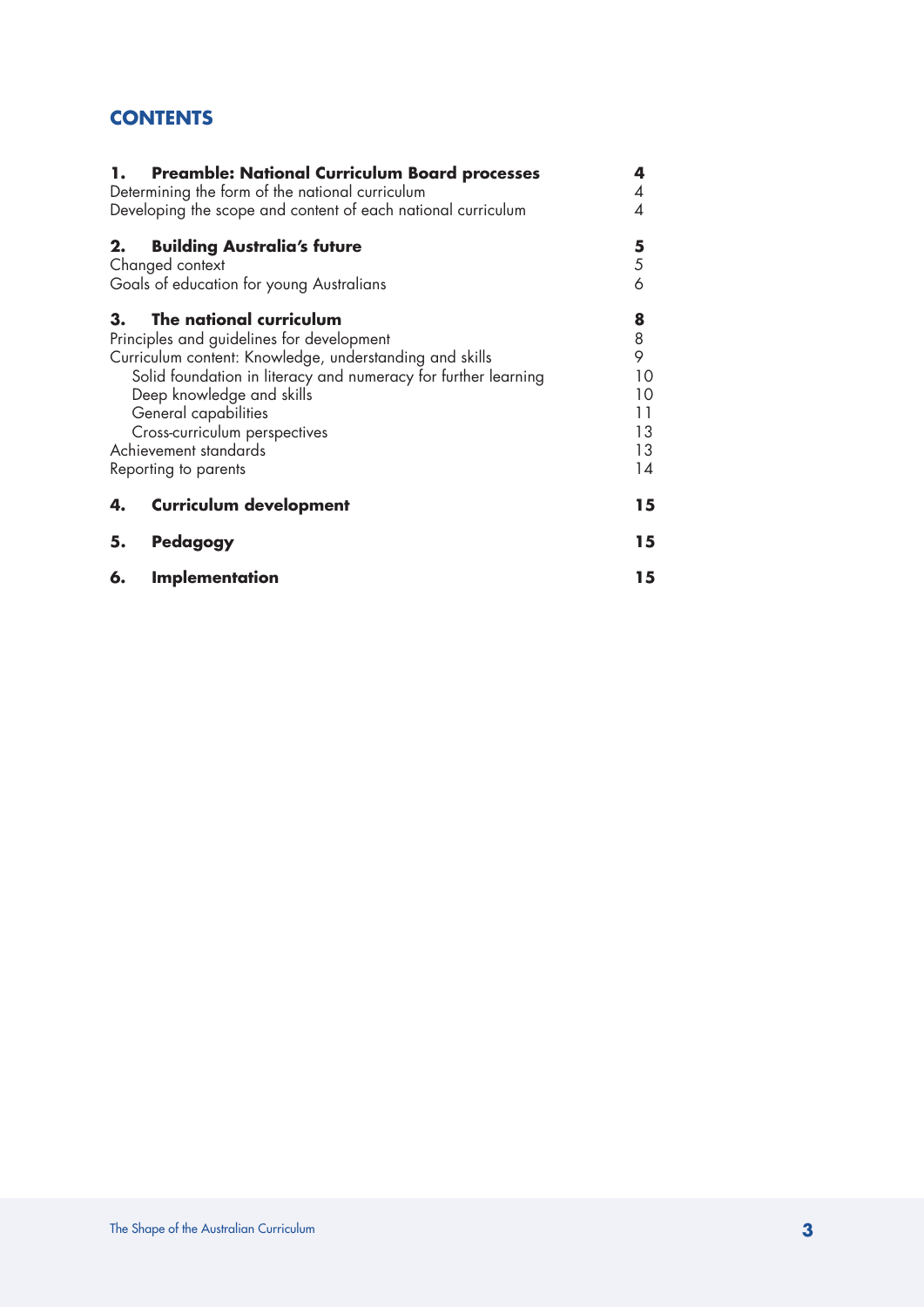# **1. Preamble: National Curriculum Board processes**

#### **Determining the form of the national curriculum**

The National Curriculum Board (the Board) is committed to substantial, open consultation with the profession and the public in the development of curriculum. The Board began its consultation with the publication on its website (www.ncb.org.au) of the National Curriculum Development Paper. This discussion paper described the context of the Board's work and set down key initial questions that needed to be answered in the development of the national curriculum. That paper was discussed at a national forum on 27 June 2008, attended by 200 people, and in subsequent state and territory forums.

In the light of these discussions, the Board set down answers to its key questions in the document *The Shape of the National Curriculum: A proposal for discussion.* That paper was posted on the Board's website, along with an open invitation to comment and provide advice, during Term 4, 2008. It was discussed at state, territory and national forums that were conducted following its release and was the subject of written submissions provided to the Board through to the end of January 2009.

This document, *The Shape of the Australian Curriculum,* takes account of consultation, feedback and decisions made by the Board in early 2009. It provides a broad outline of the shape of the national curriculum and will be used to guide the writing of the national curriculum in specific learning areas which, in accord with the Board's remit, will start with English, mathematics, the sciences and history.

#### **Developing the scope and content of each national curriculum**

In August 2008, as it was working on this paper, the Board commenced work on a national curriculum in English, mathematics, the sciences and history. For each learning area the Board recruited a writer who worked with a small advisory group to draft a brief initial advice paper. The purposes of those papers were to provide a rationale for the study of the curriculum areas and to outline a broad scope and sequence of material to be covered over the years Kindergarten to Year 12 (K–12).

This approach was aimed at stimulating discussion of the key issues in each curriculum area before any detailed curriculum development commenced. Initial discussions were held at a series of national forums held in October 2008.

More detailed 'framing papers' were posted on the Board's website with a public invitation to comment and provide advice in the period up to 28 February 2009. Final recommendations to guide curriculum development were posted on the Board's website following its April meeting.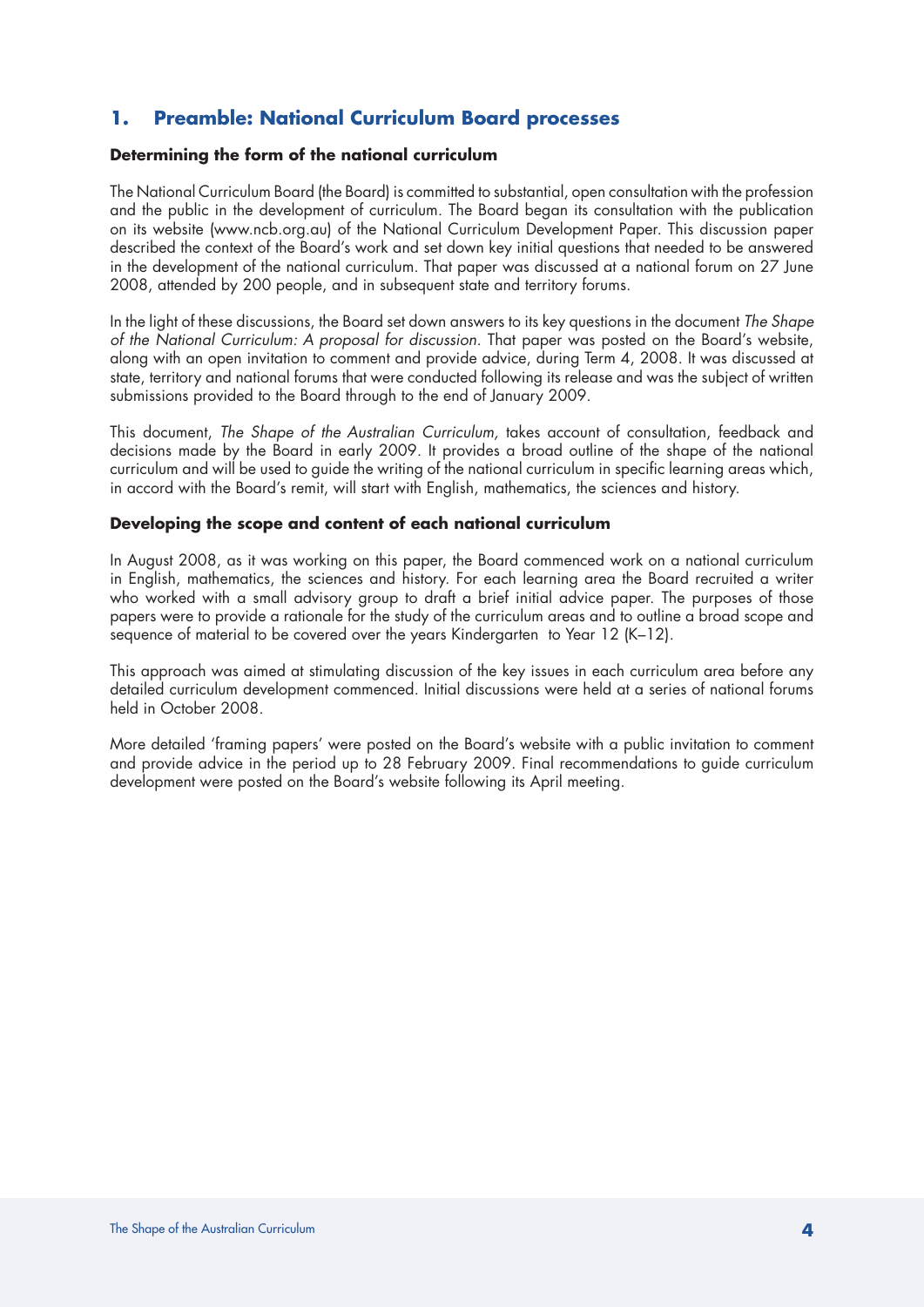# **2. Building Australia's future**

#### **Changed context**

Education plays an important part in forming the young people who will take responsibility for Australia in the future. If it is to play this part effectively, education must address the intellectual, personal, social and economic development of young Australians, and it must do so at a time when ideas about the goals of education are changing and will continue to change.

Twenty years ago, the Ministerial Council on Education, Employment, Training and Youth Affairs produced a collaborative statement on goals for schooling: the *Hobart Declaration* of 1989. In 2008 ministers nominated five major changes that, over that twenty-year period, have changed the ways in which people have come to interact with each other, and the consequences of those changes for schooling. These changes have been described in the *National Declaration on Educational Goals for Young Australians*  (see Box 1).

#### **Box 1: Changes over the past 20 years with implications for education**

- Global integration and international mobility have increased rapidly in the past decade. As a consequence, new and exciting opportunities for Australians are emerging. This heightens the need to nurture an appreciation of and respect for social, cultural and religious diversity, and a sense of global citizenship.
- India, China and other Asian nations are growing and their influence on the world is increasing. Australians need to become 'Asia literate' by building strong relationships with Asia.
- Globalisation and technological change are placing greater demands on education and skill development in Australia and the nature of jobs available to young Australians is changing faster than ever. Skilled jobs now dominate jobs growth and people with university or vocational education and training qualifications fare much better in the employment market than early school-leavers. To maximise their opportunities for healthy, productive and rewarding futures, Australia's young people must be encouraged not only to complete secondary education, but also to proceed into further training or education.
- Complex environmental, social and economic pressures such as climate change that extend beyond national borders pose unprecedented challenges, requiring countries to work together in new ways. To meet these challenges, Australians must be able to comprehend and use scientific concepts and principles, and approach problem-solving in new and creative ways.
- Rapid and continuing advances in information and communication technologies (ICT) are changing the ways people share, use, develop and process information and technology, and young people need to be highly skilled in ICT. While schools already employ these technologies in learning, there is a need to increase their effectiveness significantly over the next decade.

Ministerial Council on Education, Employment, Training and Youth Affairs, *National Declaration on Educational Goals for Young Australians*, December 2008, p.4.

Schooling must not only deal with these remarkable changes but also, as far as possible, anticipate the kinds of conditions in which young Australians will need to function as individuals, citizens and workers. These future conditions are distant and difficult to predict. We expect almost all young Australians who begin primary school in 2011 will continue their initial education until 2022. Many will go on to post-secondary education and not complete their initial education until the mid-2020s and later. However dimly the demands of societies in the mid-2020s can now be seen, some serious attempt must be made to envisage those demands and to ensure they are taken into account in present-day curriculum development.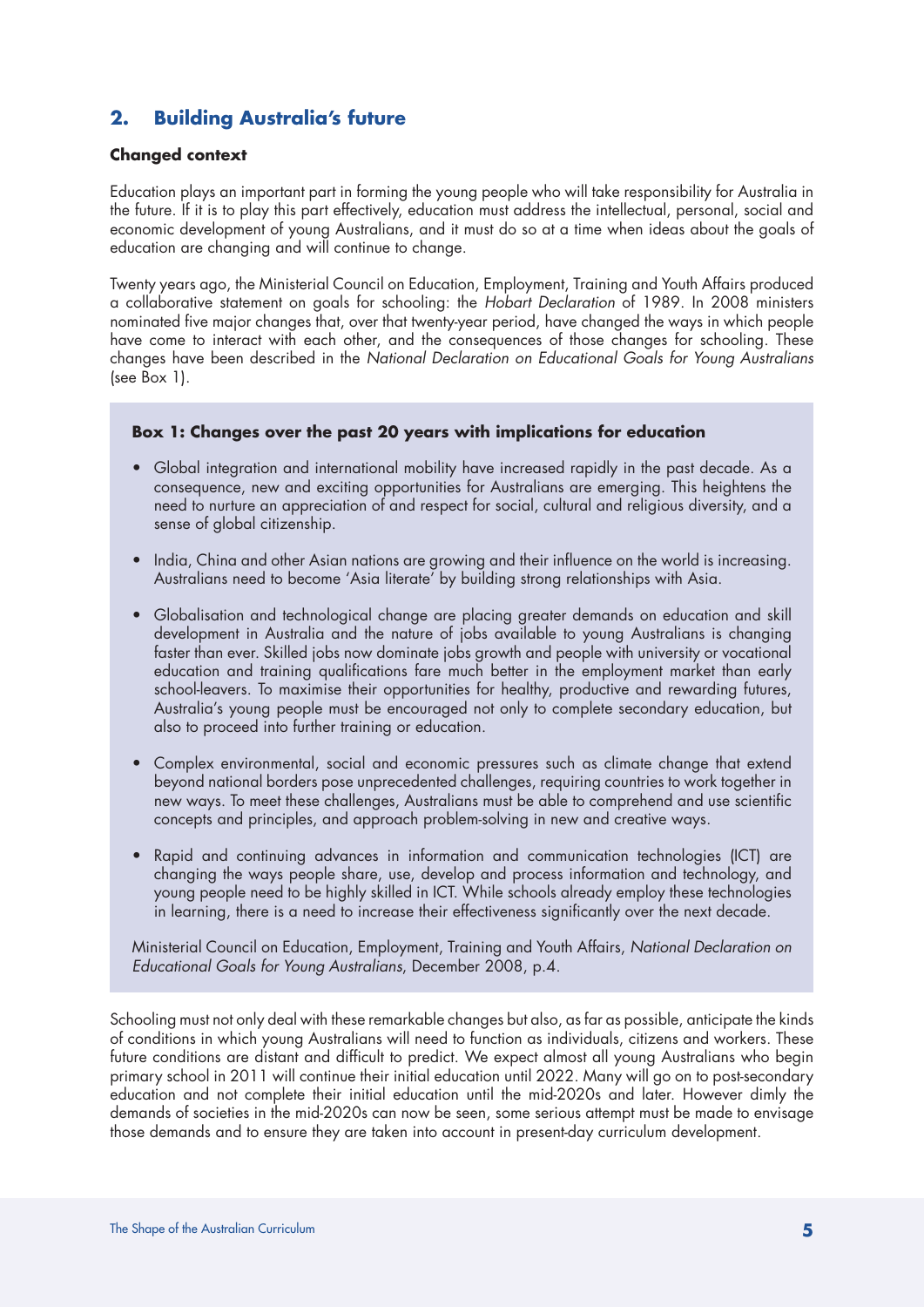A curriculum for the 21st century will reflect an understanding and acknowledgment of the changing nature of young people as learners and the challenges and demands that will continue to shape their learning in the future. Young people will need a wide and adaptive set of knowledge, skills and understandings to meet the changing expectations of society and to contribute to the creation of a more productive, sustainable and just society.

Curriculum will be only one element that influences how well young Australians are prepared for their futures by their education, but it will be important because it sets the level of expectation of their learning. High-performing countries set high expectations. They support the fulfilment of those expectations with highquality teaching, school and system leadership, and commitment and support from families, communities, business and industry. Providing high-quality education is valuable to the community at large and justifies people's investments in time, effort and resources.

The commitment to develop a national curriculum reflects a willingness of Australians to work together, across geographical and school-sector boundaries, to develop a world-class curriculum for all young Australians. It will enable us to work collectively in defining what all young Australians should learn and in creating and sustaining a world-class education system. It involves national acceptance of responsibility for high-quality, high-equity education across the country. Working nationally offers the prospect of harnessing expertise and effort in the pursuit of common national goals. This national effort offers economies of scale and a substantial reduction in duplication of curriculum development and support, for the benefit of students in our schools.

The advent of a national curriculum also offers a unique opportunity to ensure that all young Australians learn about the history and cultural background of the nation's Aboriginal and Torres Strait Islander peoples, of the contribution that has been made to Australia, and of the impact that colonial settlement has had on Indigenous communities, past and present. For Aboriginal people and Torres Strait Islanders, a national curriculum provides the opportunity to establish and pursue excellence within education settings that respect and promote their cultural identity.

National collaboration in education in Australia is not new. The 1989 *Hobart Declaration* and the 1999 *Adelaide Declaration* both authorised and stimulated national effort. The 2008 *National Declaration on Educational Goals for Young Australians* provides a framework for the Board's development of a national, K–12 curriculum in English, mathematics, the sciences and history, and later in geography and languages.

## **Goals of education for young Australians**

The Board's work overall is guided by the National Declaration on *Educational Goals for Young Australians*, adopted by ministers in December 2008. The National Declaration commits 'to supporting all young Australians to become successful learners, confident and creative individuals, and active and informed citizens' (see Box 2) and to promoting equity and excellence in education.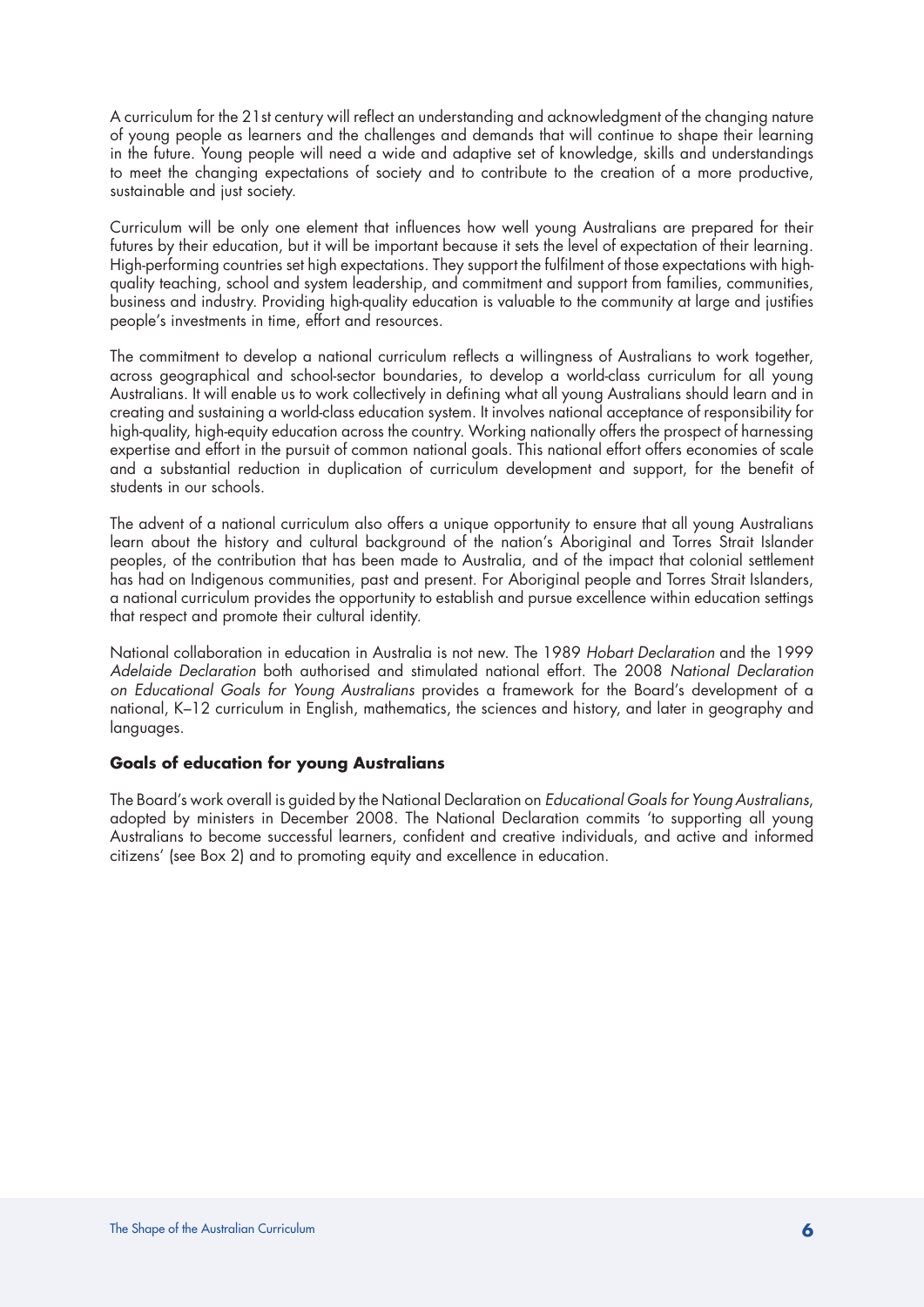## **Box 2: Educational goals for young Australians**

*Successful learners…*

- develop their capacity to learn and play an active role in their own learning
- have the essential skills in literacy and numeracy and are creative and productive users of technology, especially ICT, as a foundation for success in all learning areas
- are able to think deeply and logically, and obtain and evaluate evidence in a disciplined way as the result of studying fundamental disciplines
- • are creative, innovative and resourceful, and are able to solve problems in ways that draw upon a range of learning areas and disciplines
- are able to plan activities independently, collaborate, work in teams and communicate ideas
- are able to make sense of their world and think about how things have become the way they are
- are on a pathway towards continued success in further education, training or employment, and acquire the skills to make informed learning and employment decisions throughout their lives
- are motivated to reach their full potential.

#### *Confident individuals…*

- have a sense of self-worth, self-awareness and personal identity that enables them to manage their emotional, mental, spiritual and physical wellbeing
- have a sense of optimism about their lives and the future are enterprising, show initiative and use their creative abilities
- develop personal values and attributes such as honesty, resilience, empathy and respect for others
- have the knowledge, skills, understanding and values to establish and maintain healthy, satisfying lives
- • have the confidence and capability to pursue university or post-secondary vocational qualifications leading to rewarding and productive employment
- relate well to others and form and maintain healthy relationships
- • are well prepared for their potential life roles as family, community and workforce members
- embrace opportunities, make rational and informed decisions about their own lives and accept responsibility for their own actions.

#### *Active and informed citizens…*

- act with moral and ethical integrity
- appreciate Australia's social, cultural, linguistic and religious diversity, and have an understanding of Australia's system of government, history and culture
- understand and acknowledge the value of Indigenous cultures and possess the knowledge, skills and understanding to contribute to, and benefit from, reconciliation between Indigenous and non-Indigenous Australians
- are committed to national values of democracy, equity and justice, and participate in Australia's civic life
- are able to relate to and communicate across cultures, especially the cultures and countries of Asia
- work for the common good, in particular sustaining and improving natural and social environments
- are responsible global and local citizens.

Ministerial Council on Education, Employment, Training and Youth Affairs, *National Declaration on Educational Goals for Young Australians*, December 2008, pp. 8–9.

The national curriculum will address the goals for young Australians, but success will also depend on substantial action through the continued support of schools by education authorities.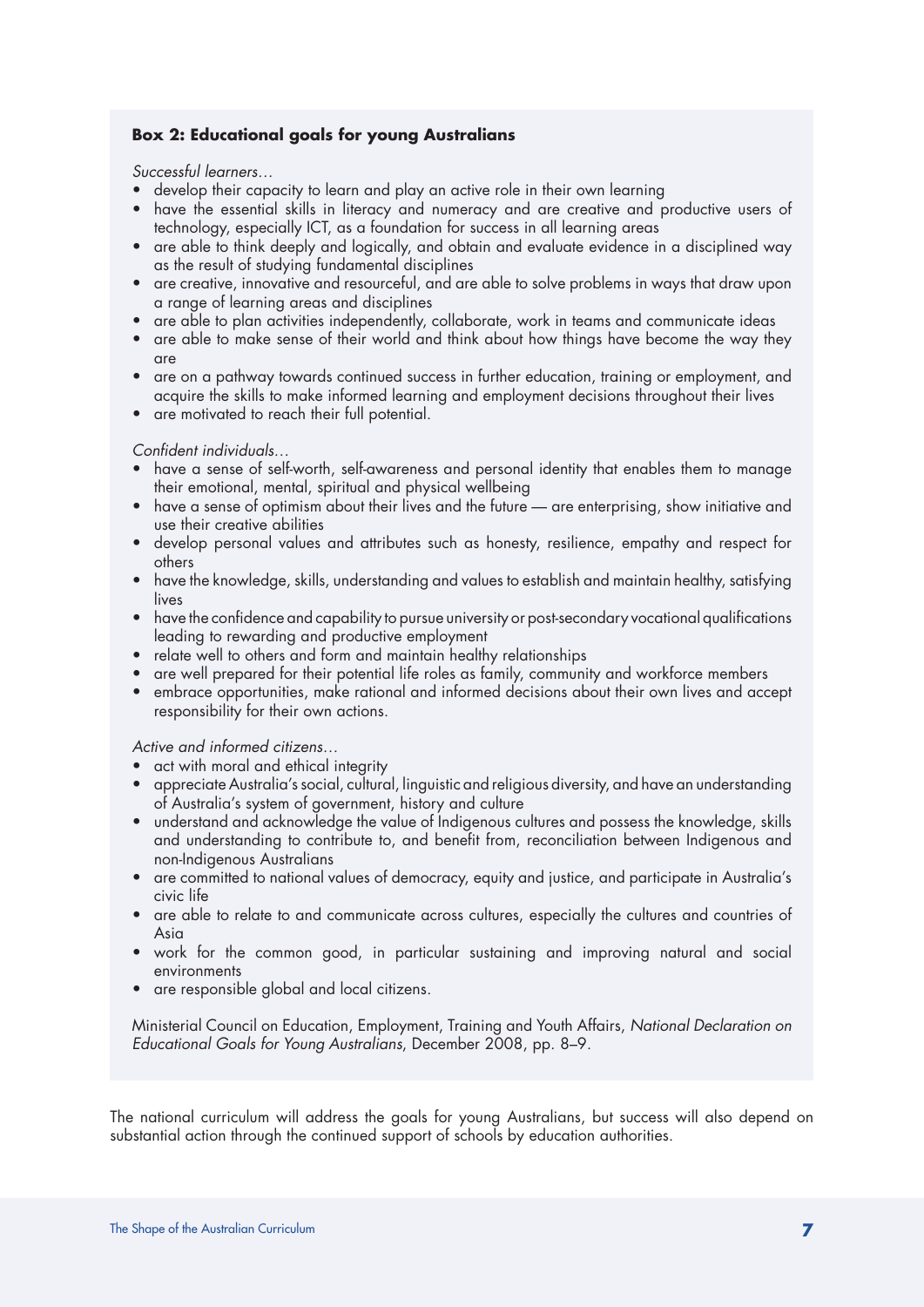One important lesson learned from past efforts to overcome inequity is that an alternative curriculum for students who are regarded as disadvantaged does not treat them equitably. It is better to set the same high expectations for all students and to provide differentiated levels of support to ensure that all students have a fair chance to achieve those expectations. This is a view put by, for example, many leaders in the Indigenous community on behalf of their young people.

Within its remit to develop curriculum for particular learning areas, the Board will work to ensure that its curriculum connects with curriculum developed by the states and territories.

# **3. The national curriculum**

## **Principles and guidelines for development**

The development of the national curriculum is shaped by the following principles and guidelines for development.

- a) The curriculum should make clear to teachers what is to be taught, and to students what they should learn and what achievement standards are expected of them. This means that curriculum documents will be explicit about knowledge, understanding and skills, and that they will provide a clear foundation for the development of a teaching program.
- b) The curriculum should be based on the assumptions that all students can learn and that every student matters. It should set high standards and ensure that they apply to all young Australians while acknowledging the different rates at which students develop.
- c) The curriculum should connect with and build on the *Early Years Learning Framework* being developed for the pre-K phase.
- d) The curriculum should help prepare all young Australians to become fulfilled and competent citizens and workers. It should build firm and meaningful foundational skills as well as provide the basis for developing expertise for those who move on to specialised advanced studies in academic disciplines, professions and technical trades. It should anticipate an increase in both the proportion of students who remain in education and training to complete Year 12 or equivalent vocational education and training, and the proportion who continue to further study.
- e) The curriculum should provide students with an understanding of the past that has shaped the society, culture and environment in which they are growing and developing, and with knowledge, understandings and skills that will help them in their futures.
- f) The curriculum should be feasible, taking account of the time and resources available to teachers and students, and the time it typically takes to learn complex concepts and ideas. In particular, the national curriculum should recognise and appreciate that in the primary years teachers are responsible for several learning areas.
- g) The primary audience for national curriculum documents should be classroom teachers. Documents should be concise and expressed in plain language which nevertheless preserves a complexity in ideas appropriate for professional practitioners. Documents should be recognisably similar across learning areas in language, structure and length.
- h) Time demands on students must leave room for learning beyond the scope of the national curriculum.
- i) The curriculum should allow jurisdictions, systems and schools to implement it in a way that values teachers' professional knowledge and that reflects the needs and interests evident in local contexts, as it will be teachers who decide how best to organise learning for students. Organisation of learning should take account of individual family, cultural and community backgrounds; acknowledge and build on prior learning experiences; and fill gaps in those experiences.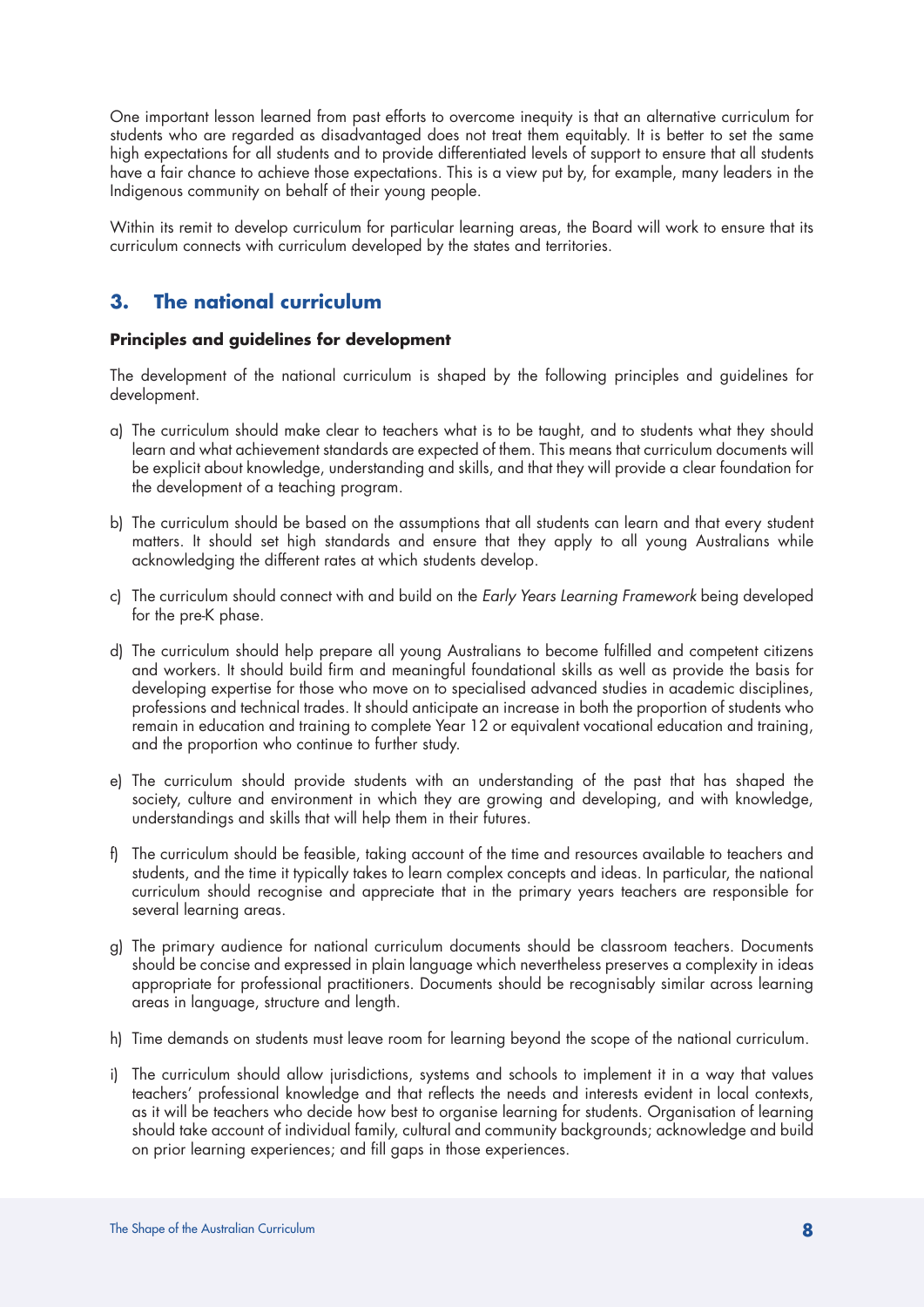j) The curriculum should be established on a strong evidence base related to learning, pedagogy and what works in professional practice, and it should encourage teachers to analyse and evaluate their practices systematically.

#### **Curriculum content: Knowledge, understanding and skills**

The Board recognises the entitlement of students to a core of knowledge, skills, understandings and values that will provide a foundation for their future contribution to Australia's society. This learning will provide the basis for success at and beyond school, and help young people continue their learning after they have left school.

The national curriculum will detail what teachers are expected to teach and students are expected to learn for each year of schooling. The curriculum will describe the knowledge, understandings, skills and dispositions that students will be expected to develop, in sequence, for each learning area across the years of schooling. Each curriculum sequence will represent what is known about the progression of learning in that area, recognising that there will need to be some variability in, for example, the order of topics in some areas.

The *National Declaration on Educational Goals for Young Australians* identifies three broad categories of outcomes that the curriculum should deliver for students (see Box 3). The national curriculum will be developed in light of these categories.

#### **Box 3: Intended educational outcomes for young Australians**

*A solid foundation in knowledge, understanding, skills and values on which further learning and adult life can be built*

• The curriculum will include a strong focus on literacy and numeracy skills. It will also enable students to build social and emotional intelligence, and nurture student wellbeing through health and physical education in particular. The curriculum will support students to relate well to others and foster an understanding of Australian society, citizenship and national values, including through the study of civics and citizenship. As a foundation for further learning and adult life the curriculum will include practical knowledge and skills development in areas such as ICT and design and technology, which are central to Australia's skilled economy and provide crucial pathways to post-school success.

*Deep knowledge, understanding, skills and values that will enable advanced learning and an ability to create new ideas and translate them into practical applications*

• The curriculum will enable students to develop knowledge in the disciplines of English, mathematics, science, languages, humanities and the arts; to understand the spiritual, moral and aesthetic dimensions of life; and open up new ways of thinking. It will also support the development of deep knowledge within a discipline, which provides the foundation for interdisciplinary approaches to innovation and complex problem-solving.

*General capabilities that underpin flexible and analytical thinking, a capacity to work with others and an ability to move across subject disciplines to develop new expertise*

• The curriculum will support young people to develop a range of generic and employability skills that have particular application to the world of work and further education and training, such as planning and organising, the ability to think flexibly, to communicate well and to work in teams. Young people also need to develop the capacity to think creatively, innovate, solve problems and engage with new disciplines.

Ministerial Council on Education, Employment, Training and Youth Affairs, *National Declaration on Educational Goals for Young Australians*, December 2008, p.13.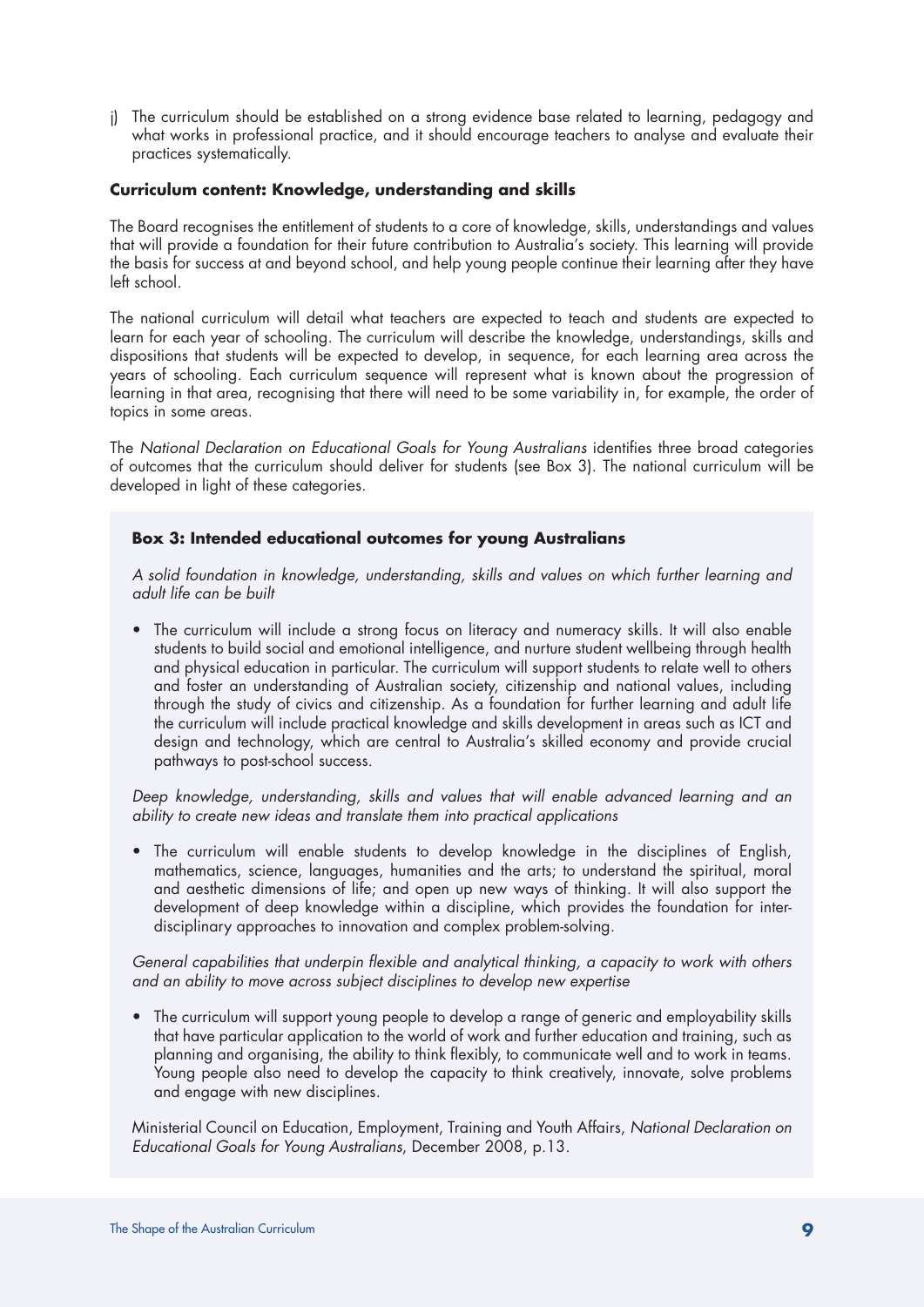Teachers understand the developmental diversity in the students they teach and are responsible for organising learning opportunities to meet individual learning needs. Organising the curriculum by year level will help teachers do this and will reduce the risk of repetition of content from year to year as students change teachers or schools.

Some of the variation among students in their level of development and progress can become the basis for inequities in their educational experiences. The Board will not accommodate these disparities by setting different expectations for different groups, since that reinforces differences and creates inequitable outcomes. The primary role in dealing with these differences lies with school systems, schools and teachers.

The national curriculum will try to maximise the opportunities for all students to realise their potential. This will be enhanced through material and professional learning support provided to teachers to help them recognise and build on the learning that each child brings to school. For students for whom English is not their first language, for example, this support should include material and advice that best helps them to master the language demands of school subjects.

#### *Solid foundation in literacy and numeracy for further learning*

Because literacy and numeracy are the foundations on which much further learning depends, it is important that literacy and numeracy capabilities are developed early. The foundation for literacy will be built primarily in English and the foundation for numeracy primarily in mathematics, but both literacy and numeracy must be reinforced and strengthened through teaching of other learning areas.

The Board's remit also requires it to develop 'a continuum of learning in literacy and numeracy skills, ranging from basic competence in the early years through to the advancement and extension of these skills in the middle and later years of schooling'. The development of these continuums means that these foundation skills are not regarded only as initial or minimal competences. Literacy and numeracy need to keep developing across the school years as the curriculum areas put them to work in increasingly distinct and complex ways. The nature and functions of literacy and numeracy become more differentiated as the school subjects become more recognisably different, based more and more on their informing disciplines.

Recent international comparisons of the performances of school students in reading and mathematics show clearly that the demonstrated capabilities of both higher- and lower-performing students can fluctuate significantly. That is, it is important to conceptualise literacy and numeracy over the full range, from the acquisition of initial skills to the development of sophisticated skills, put to work in different ways in different knowledge domains and social contexts. The national curriculum documents will deal explicitly with this issue.

#### *Deep knowledge and skills*

The K–12 national curriculum will provide the settings in which students can develop increasingly deep knowledge and skills. In the selection of content for particular learning areas, the Board will take account of the rapid expansion in bodies of knowledge and of the challenges this presents to curriculum development.

The national curriculum will emphasise the fundamental knowledge, skills and understandings that are the core of a learning area. It will also specify some contexts and related knowledge as essential for all students, where these are based on age, grade or stage considerations. In other cases, teachers will be able to choose how best to introduce and develop increasingly deep understandings of concepts and processes, maximising the engagement and learning of every student they work with, every day.

The Board will develop a national curriculum that provides for rigorous, in-depth study, preferring depth to breadth wherever a choice needs to be made, with consideration also being given to the teaching and learning time available.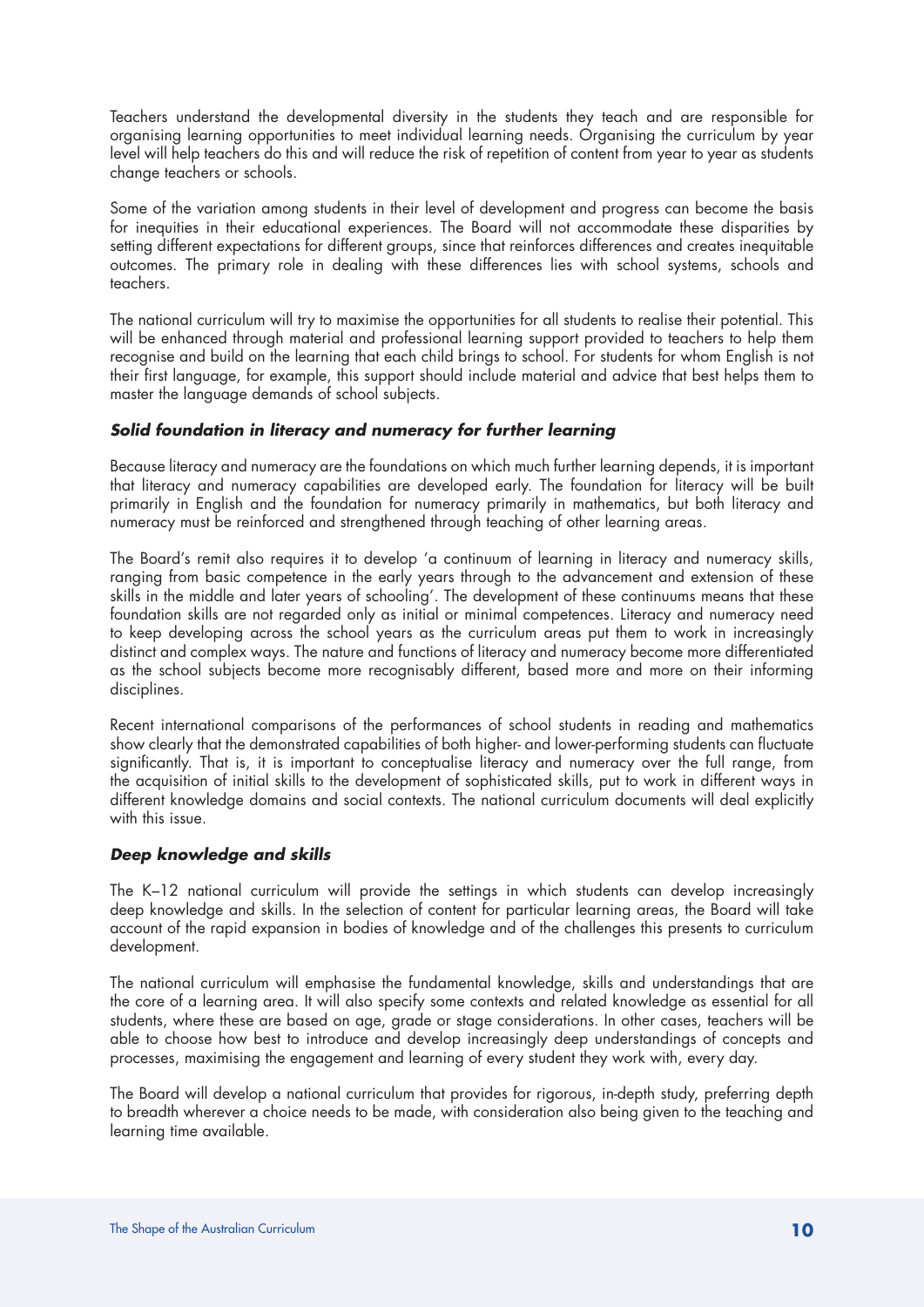The national curriculum will always try to deliver a balance between knowledge and process that reflects what is known about the development of expertise in a learning area. Experts solve problems more effectively, quickly and efficiently than novices do, not only because they can call on automated, learned responses, but because they consider problems in ways that make good solutions easier to find. The way in which experts think about problems reflects their deep knowledge and understanding of the discipline from which the problems are drawn.

The K–12 national curriculum will help students begin to develop the knowledge and understandings on which the major disciplines are based. This is partly because some students will go on to develop specialised levels of expertise in their further studies. But it is also because, as active citizens, all young Australians will need knowledge and understandings that allow them to make informed decisions about complex issues, as they weigh up options that may have personal and social consequences. Rich and systematic engagement with a discipline-based curriculum in school can form the bases not only of specialised vocational success, but also of confident and knowledgeable civic activity.

Each discipline offers a distinctive lens through which we interpret experience, determine what counts as evidence and as a good argument for action, scrutinise knowledge and argument, make judgments about value, and add to knowledge. Rather than being self-contained or fixed, disciplines are interconnected, dynamic and growing, and a discipline-based curriculum allows for cross-disciplinary learning that broadens and enriches each student's learning.

In each learning area the national curriculum will provide a rationale for the choice of curriculum content. This rationale will make clear to teachers and students why the content chosen is important for students, and will outline the broad scope and sequence of learning to be expected through the K–12 years. The rationale will make clear how certain choices were made — whether they were based on 'big ideas' that are essential to deep understanding of a domain of knowledge; learning that is essential for particular further learning; or other important considerations such as the students' developing sense of personal identity, an 'Australian identity' or Australia's geographical and historical context.

The scope and sequence for each learning area will ensure that learning is appropriately ordered and that unnecessary repetition is avoided. It will help schools and teachers coordinate curriculum across a number of years of schooling.

International comparisons of educational performance and engagement suggest that Australians are high performers, but that they do not particularly like the learning in which they perform well. Students' attitudes to the knowledge, understandings and skills they are developing will be influenced perhaps more by teaching than by curriculum, but the curriculum can help if its content is sufficiently coherent over time, if students can understand their progress in learning, and if the curriculum is relevantly connected to their lives and futures.

The national curriculum will describe a learning entitlement for each Australian student, clearly explaining what is to be taught and learned in each area. Implementing the national curriculum, as in the case of state and territory curriculums, will rely on teachers' professional judgments about how best to organise learning for students, how to reflect local and regional circumstances, and how best to take advantage of their own specialised professional knowledge and their students' interests.

## *General capabilities*

Not all learning is contained in the learning areas into which the school curriculum has traditionally been divided. Reflections on the nature of work in the 21st century typically identify important general capabilities, and many people argue that schools should help students develop them. As shown in Box 3, the *National Declaration on Educational Goals for Young Australians* sees these as including 'planning and organising, the ability to think flexibly, to communicate well and to work in teams … the capacity to think creatively, innovate, solve problems and engage with new disciplines'.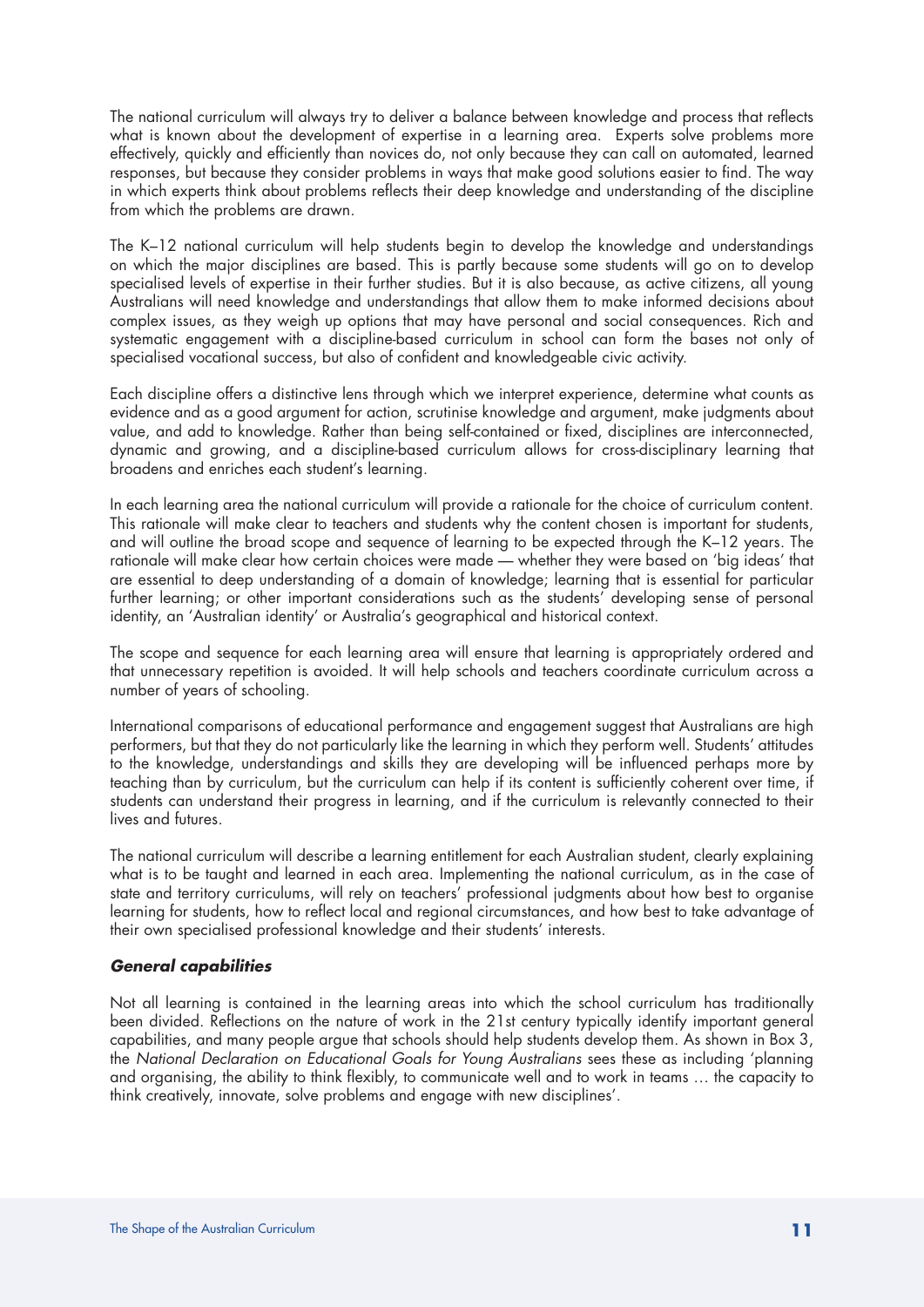The Board will deal explicitly with general capabilities within the national curriculum to avoid any risk that they will receive inadequate or unsystematic attention because they are supposed to be addressed 'across the curriculum'. Curriculum documents will indicate how learning in a particular area will contribute to the goals in the national declaration, how connections can be made between the discipline areas and how particular general capabilities will be explicitly dealt with in each area.

Each capability will be represented in each learning area in ways appropriate to that area. Some will be included because they need to be developed and applied in the particular learning area. Others can be taught and learned by students in any learning area; their development will depend on teachers' choices of classroom activities. The curriculum documents will be explicit on how the general capabilities are to be handled in each learning area and how links can be made between learning areas.

The national curriculum will specifically cover the following general capabilities.

- • **Literacy** knowledge, skills and understanding need to be used and developed in all learning areas. Initial and major continuing development will be in English but the national curriculum will ensure that this competency is used and developed in all learning areas.
- **Numeracy** knowledge, skills and understanding need to be used and developed in all learning areas. Initial and major continuing development of numeracy will be in mathematics but the national curriculum will ensure that this competency is used and developed in all learning areas.
- **Information and communications technology (ICT)** skills and understanding are required for all learning areas. Some aspects of ICT competence are as much about information management as about the use of technology, so an important aspect of the competence is the ability to evaluate the source, reliability, accuracy and validity of information that abounds in cyberspace. New digital technologies are used in creative and artistic pursuits, and in civic and political activities. These opportunities for private and public expression, unimagined half a generation ago, will make up important elements of the national curriculum.
- **Thinking skills** refers to a range of kinds of applied intellectual activities that are involved in using information to achieve outcomes. They include elements such as solving problems, making decisions, thinking critically, developing an argument and using evidence in support of that argument. Thinking skills constitute the core of most intellectual activity.
- **Creativity** enables the development of new ideas and their application in specific contexts. It includes generating an idea which is new to the individual, seeing existing situations in a new way, identifying alternative explanations, seeing links, and finding new ways to apply ideas to generate a positive outcome. Creativity is closely linked to innovation and enterprise, and requires characteristics such as intellectual flexibility, open-mindedness, adaptability and a readiness to try new ways of doing things.
- **Self-management** enables a student to take responsibility for their own work and learning. It includes managing one's learning; monitoring, reflecting on and evaluating one's learning; identifying personal characteristics which contribute to or limit effectiveness; planning and undertaking work independently; taking responsibility for one's behaviour and performance; and learning from successes and failures.
- **Teamwork** enables a student to work effectively and productively with others. It includes working in harmony with others, contributing towards common purposes, defining and accepting individual and group roles and responsibilities, respecting individual and group differences, identifying the strengths of team members, and building social relationships.
- **Intercultural understanding** enables students to respect and appreciate their own and others'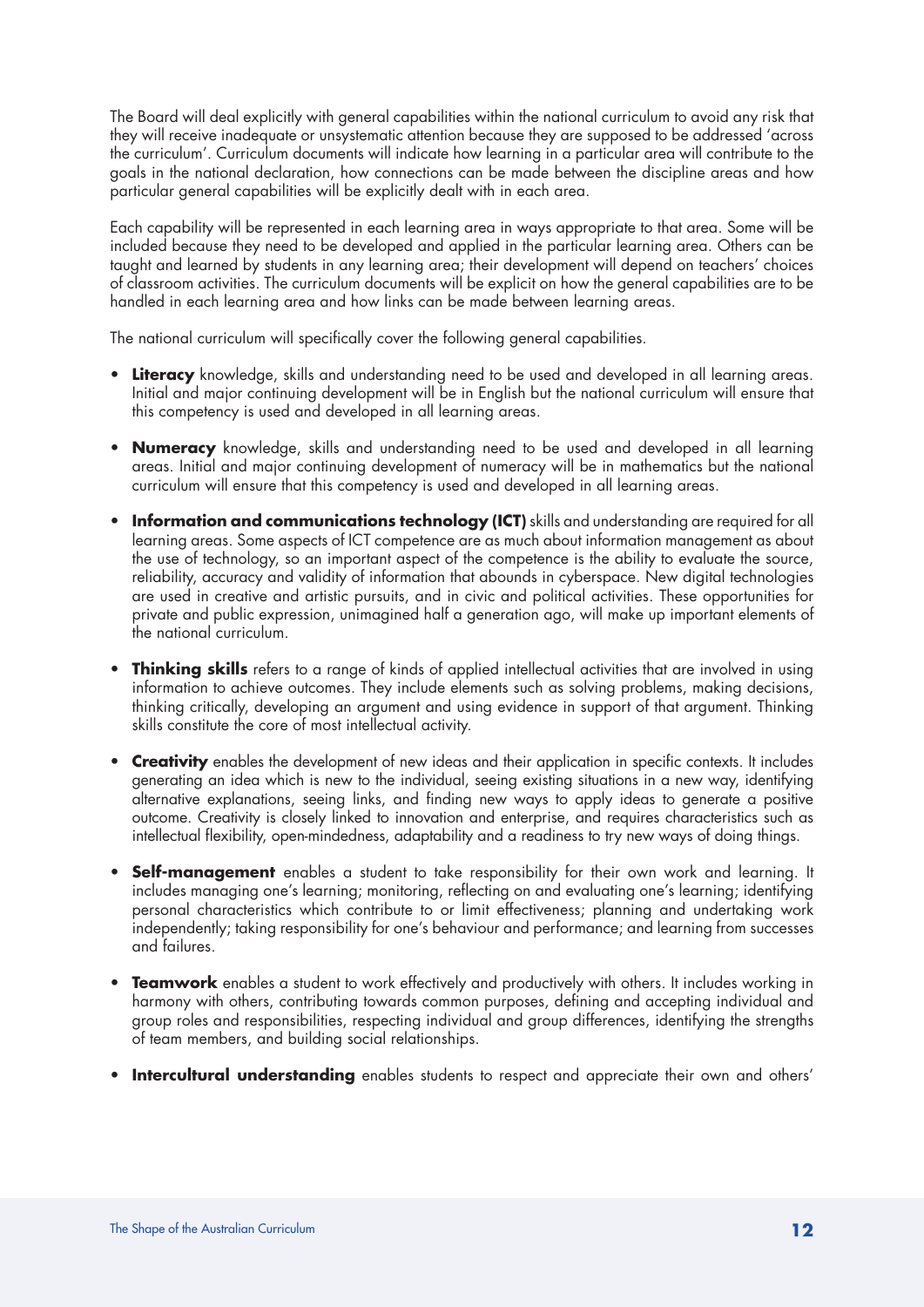cultures, and to work and communicate with those from different cultures and backgrounds. It includes appreciation of the special place of Aboriginal and Torres Strait Islander cultures; respect for Australia's multicultural composition; communicating and working in harmony with others within and across cultures, especially in relation to cultures and countries of the Asia-Pacific; and appreciation of difference and diversity.

- **Ethical behaviour** involves students understanding and acting in accordance with moral and ethical principles. Ethical behaviour includes the willingness, determination and capacity to think, make judgments and behave independently. It includes identifying right and wrong and having the willingness, determination and capacity to argue the case for change; understanding the place of ethics and values in human life; acting with moral and ethical integrity; acting with regard for others; and having a desire and capacity to work for the common good.
- **Social competence** will enable students to interact effectively with others by assessing and successfully operating within a range of changing, often ambiguous human situations. It includes initiating and managing personal relationships; being self-aware and able to interpret one's own and others' emotional states, needs and perspectives; the ability to manage or resolve conflicts and to foster inclusive and respectful interactions; and participating successfully in a range of social and communal activities.

## *Cross-curriculum perspectives*

There are other cross-curriculum matters that can be thought of as perspectives rather than capabilities. These are:

- Indigenous perspectives, which will be written into the national curriculum to ensure that all young Australians have the opportunity to learn about, acknowledge and respect the culture of Aboriginal people and Torres Strait Islanders
- a commitment to sustainable patterns of living which will be reflected, where appropriate, in national curriculum documents
- skills, knowledge and understandings related to Asia and Australia's engagement with Asia.

Each of these perspectives will be represented in learning areas in ways appropriate to that area. The curriculum documents will be explicit on how the perspectives are to be dealt with in each learning area and how links can be made between learning areas.

## **Achievement standards**

Curriculum content identifies what teachers are expected to teach and students are expected to learn. Curriculum content typically includes areas of knowledge, concepts, skills and processes that students are expected to learn and will be described for a particular learning area at a particular year level (e.g. Mathematics, Year 5).

Achievement standards will provide an expectation of the quality of learning that students should typically demonstrate by a particular point in their schooling (i.e. the depth of their understanding, the extent of their knowledge and the sophistication of their skills).

Across K–10, achievement standards will be described for each year of schooling, providing a description of the quality of learning (drawing together knowledge, skill, understanding etc.) that most students might be expected to achieve and which represents a standard deemed adequate to enable the student to make further progress in the learning area. This achievement standard will be linked to a C grade when reporting to parents.

The sequence of achievement levels across K–10 will describe and illustrate progress in the learning area.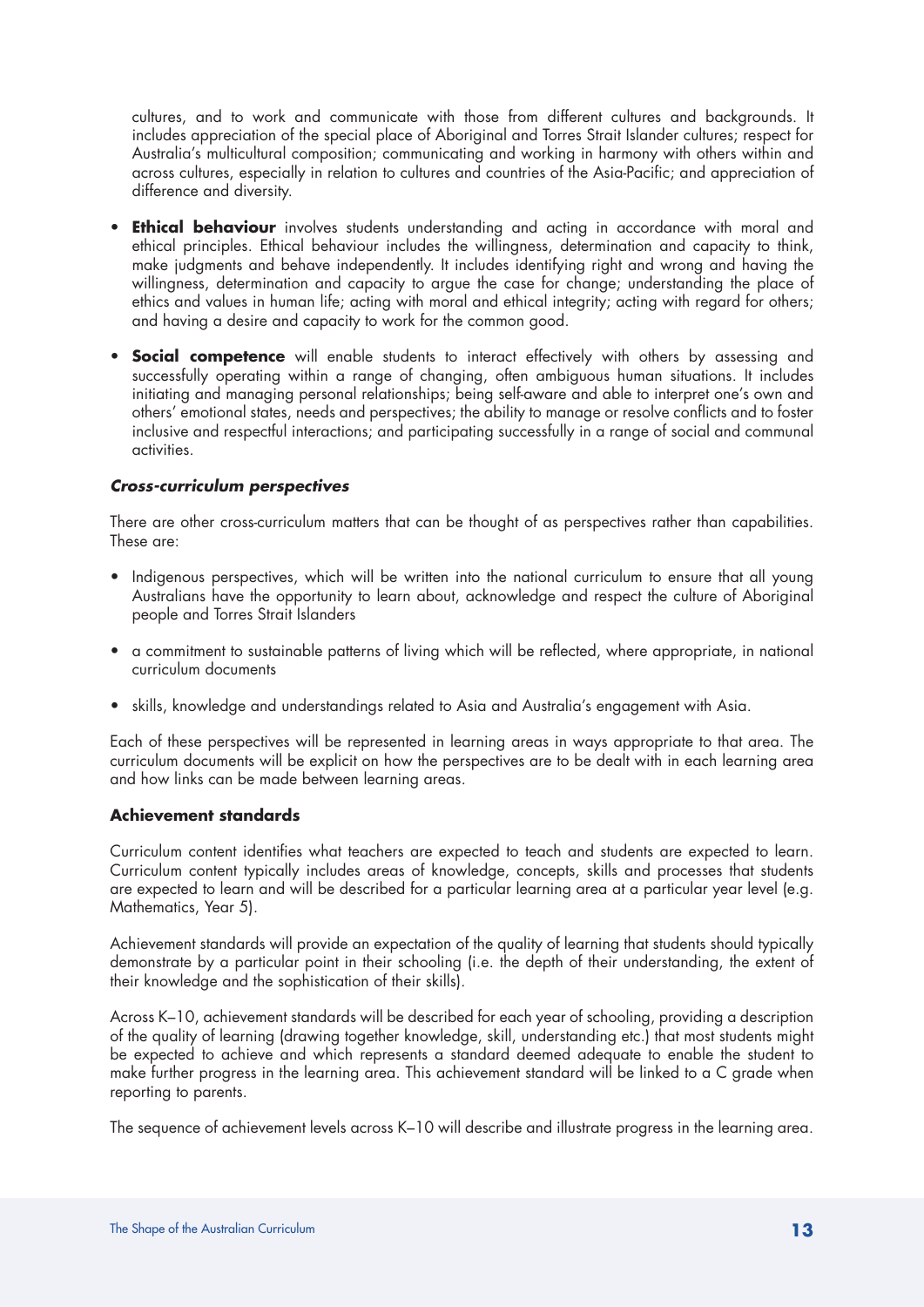This sequence will provide teachers with a framework of growth and development in each of the learning areas.

Work samples will play a key role in establishing and communicating achievement. The examples of student work will include the task and a student's response, with an assessment and annotations setting out the basis for the judgement.

The development of the achievement standards will take account of what is known from research about how to improve students' learning. If teachers are to understand individuals' current levels of attainment so that they can target teaching on needs, they must have a grasp of the growth and development of students' thinking about fundamental concepts in an area of learning. A sequence of achievement levels provides teachers with an articulated framework of growth and development that will assist them to do this.

Year-by-year achievement standards will help teachers to know where students are at any given point. Teachers will, however, continue to use formative assessment information to diagnose learning difficulties, or to decide how to teach the next lesson. They will continue to use formative assessment, conducted on a regular basis, to make adjustments to their instruction and to generate feedback to enable students to adjust their learning.

The curriculum content and achievement standards will also be used to inform the development of national assessment programs. It will be possible to 'calibrate' results of assessment programs against the sequence of achievement levels, providing finer-grained detail about students' levels of achievement and progress that can be useful for monitoring purposes at the system and whole-school levels.

For Years 11–12, subject-specific achievement standards will be developed. These will describe a range of levels of achievement expected of students studying the particular course. They will be designed to support reporting to students and parents, to ensure consistency of assessment and reporting across states and territories, and to contribute to the discrimination in assessments required for post-school pathway selection. The Years 11–12 achievement standards will be designed to be applicable in jurisdictions with external examinations and with school-based assessment.

The achievement standards will not assume how students will be asked about or might be able to demonstrate their learning. While they will guide and inform assessment, particular assessment methods used will be determined by teachers, schools and school authorities.

## **Reporting to parents**

A–E grades, or equivalent, are used to report to parents. These grades are designed to help parents and guardians to interpret their child's performance in a simple and direct way. Is their child achieving at the level expected of students in the Year level? Is there cause for concern? Is their child falling behind and in need of additional assistance to be able to succeed in school? Is their child moving ahead faster than other students in the same Year level and in need of extension studies?

In conjunction with the development of curriculum content and achievement standards, the national curriculum will provide a consistent nomenclature to describe the quality of achievement associated with each A–E grade. The use of A–E grades will aid the articulation of the extent to which a student has met the achievement standard for a particular year of school. For example, students would be awarded a grade of C or above only if they have met the achievement standard for that year/stage. A C grade might indicate a satisfactory level of achievement and an A grade an outstanding level of achievement. A D or E grade would suggest that follow-up is required as these levels of achievement would present a cause for concern to teachers, student and parents.

Annotated student work samples will be used to illustrate the differences in quality of student work and would be developed for, at least, the A/B and C/D cut-off points. The collection of these work samples will build on work that is already in place in states and territories. The collection will provide a common and national reference point for greater consistency in teacher judgment within and between classrooms, schools, states and territories.